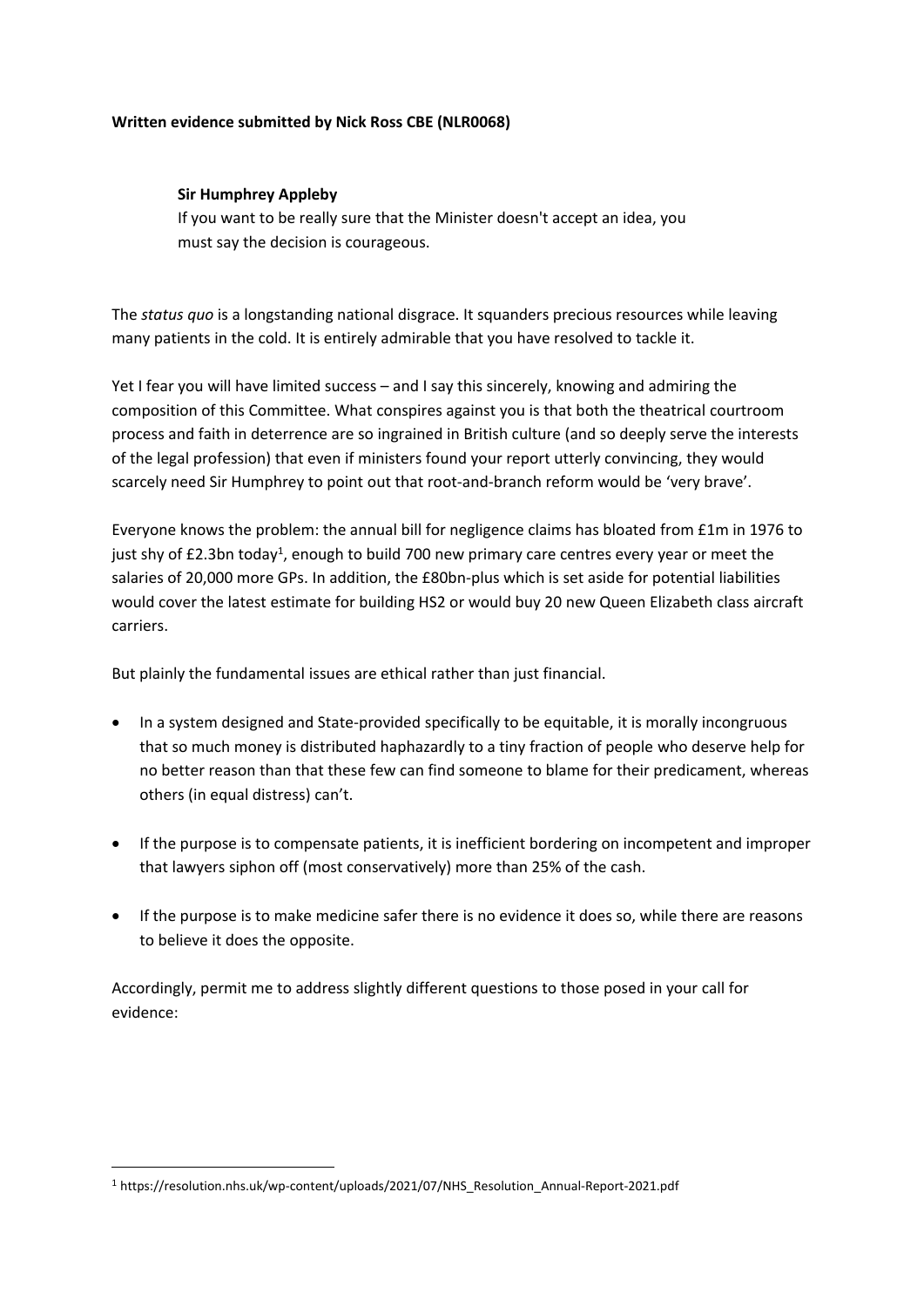- 1. Is negligence litigation a fair way to use NHS resources?
- 2. Is there a way to reduce litigation, or at least cut costs?
- 3. What is the evidence that litigation improves (or harms) safety in the NHS?
- 4. If managers and clinicians are not in jeopardy from litigation, what alternatives are there to improving patient safety?
- 5. If patients damaged by NHS mistakes can't go to court, how can they be compensated fairly?

### **Is negligence litigation a fair way to use NHS resources?**

This is a matter of opinion, not one that can be settled by evidence. But there are competing impulses. On the one hand are the principles that underpin the NHS. These are arraigned against principles of common law.

The NHS was founded on three ideals, that it should:

- o meet the needs of everyone
- $\circ$  be free at the point of delivery
- o be based on clinical need, not ability to pay.

The first two values have been sorely tested, with rationing through waiting lists, and with (relatively minor) incursions into the principle of free NHS delivery. But nothing has emerged since these ideas were adopted by Beveridge and applied by Bevan in the 1940s to undermine the principle of equity. On the contrary, mounting evidence that ill-health can be *caused* by inequality has placed an evergreater emphasis on fairness.

This ideal of ethics has come into conflict with another: the moral case for a law (more accurately a tort, or civil rule) of negligence as a way to compensate victims for the fault of others. The principle is ancient: allowing for damages should one party default from a contract or pre-existing duty. But claims against medical practitioners were almost unheard of until the 20<sup>th</sup> century. The opportunity to sue for negligence was greatly expanded by a court case in the 1930s, while the prospect of going to court was transformed between mid-1980s and 2000 when lawyers were allowed to tout for business and to offer clients no-win-no-fee guarantees.<sup>2</sup>

It was this that unleashed the clash of values that the Committee now seeks to address. And the collision of these values is perhaps best illustrated by analogy offered by the senior judge in the appeal that widened the scope of the law in 1932.

<sup>&</sup>lt;sup>2</sup> The Law Society of England & Wales permitted advertising in 1986, conditional fee agreements were made legal by the Courts and Legal Services Act of 1990, and from 2000 success fees could be recovered from the losing side.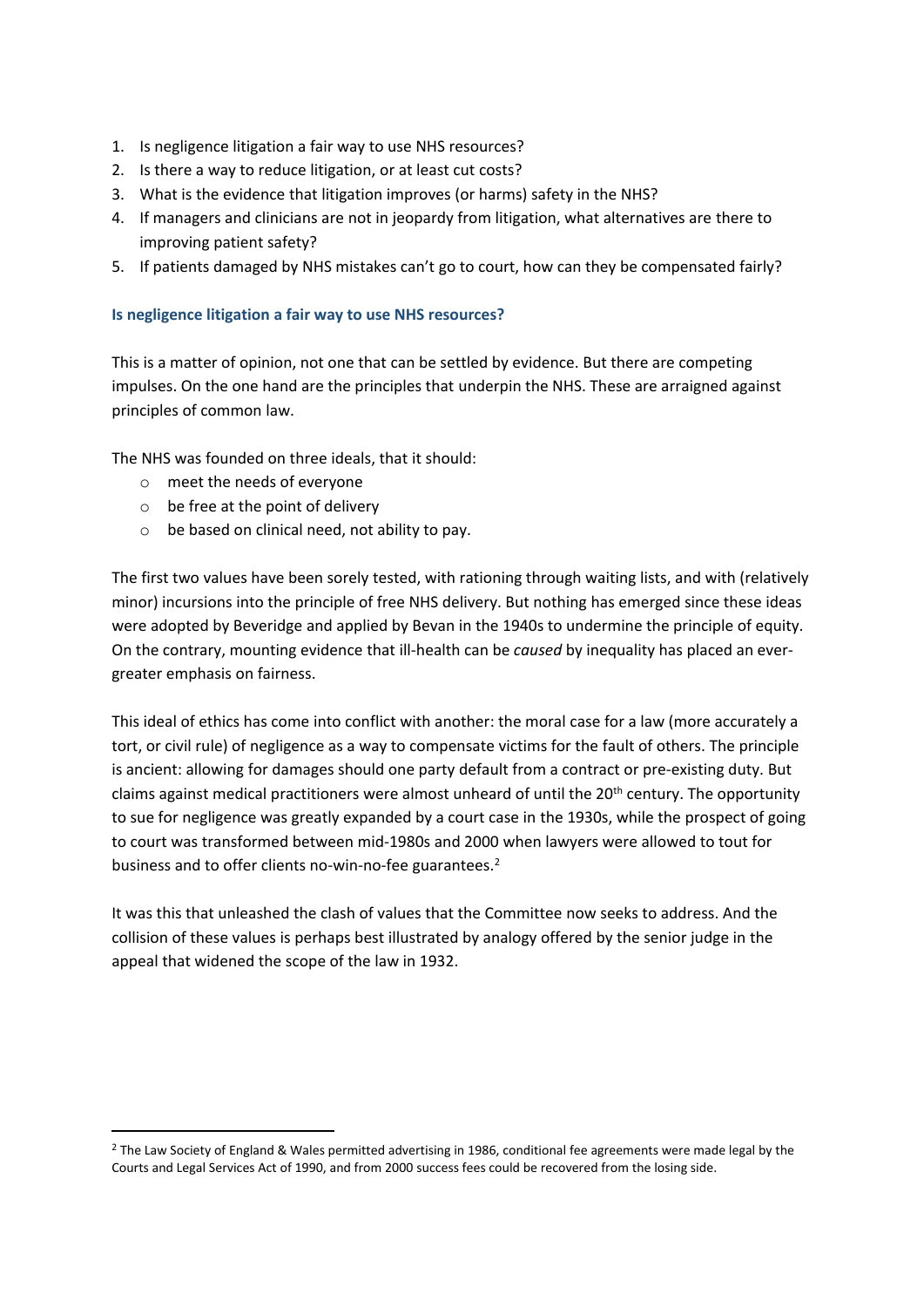The case came about literally by accident: because a snail fell into a bottle of pop. When the purchaser fell ill she sued the manufacturer even though she had no contract with them (her ginger ale had been bought in a café). As a result, the Law Lords invented, though only by majority, a novel legal principle: you are liable for damages for negligence even if you do not have a contract with the injured party.

Lord Atkin explained the judgment by invoking Christ's story of the Good Samaritan.

# *You must take reasonable care to avoid acts or omissions which you can reasonably foresee would be likely to inure your neighbour.*<sup>3</sup>

But even Lord Atkin could not have imagined that reasonable care by a fizzy drinks company would be extended to tragic mistakes made by Good Samaritans themselves. Since the central purpose of the NHS is to share risks among the population as a whole, it would normally be considered immoral to divert resources to a privileged minority, or to let a favoured few elbow others aside, for any reason other than clinical need. After all, every penny paid to one person in damages deprives others with equally deserving - or even greater clinical – requirements and financial needs.

So this is the perhaps the central dilemma for the Committee: the clash of social purpose. Which moral case is the stronger?

The effects of *any* civil actions can have unintended consequences – workers can lose their jobs if a company has to make a big pay-out. But in private enterprise there is almost always an alternative supplier who will gladly fill the void. On the whole *customers* don't lose out.

But when NHS money is involved, customers do. Even litigation lawyers sometimes acknowledge that the NHS stands apart from other potential defendants.

Note that parliament has never enacted legislation which governs this area effectively<sup>4</sup>. Like Topsy, it just 'growed'. I am not complaining about judge-made law; it is fundamental to the English separation of powers. But after centuries of case law, your deliberations are to be welcome simply for the fact that they are happening. It is time parliament took time to consider these competing moral pressures in the round: the duty to compensate victims of medical error and the victim to share equitably all the resources available to safeguard the nation's health.

<sup>3</sup> Donoghue vs Stephenson, 1932, AC 562

<sup>4</sup> The NHS Redress Act, 2006 did attempt to curb the worst excesses of negligence litigation against the NHS but without success.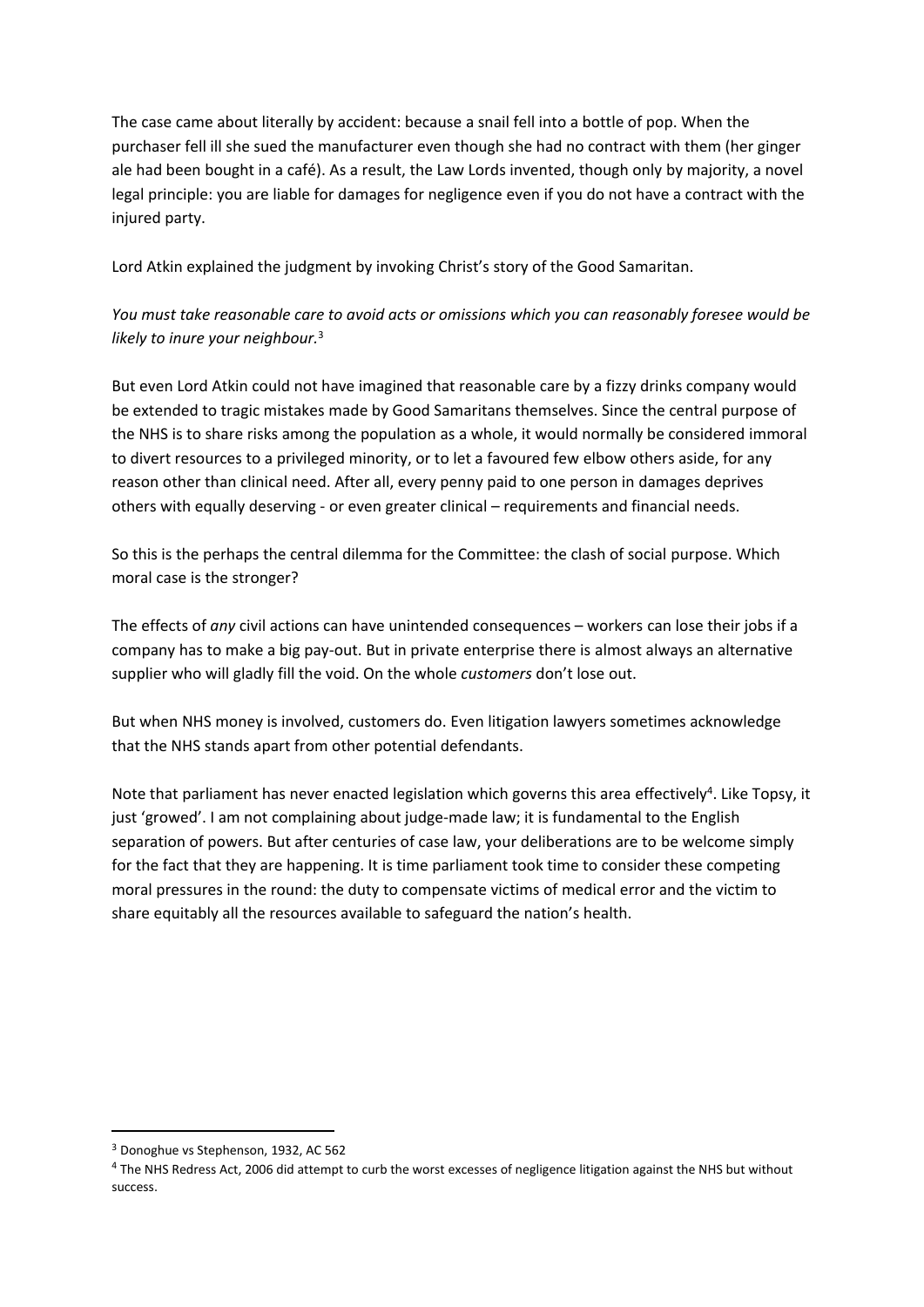#### **Is there a way to reduce litigation, or at least cut costs?**

Three-quarters of cases brought against the NHS are overtly motivated by profit – no-win-no fee, which means the solicitors and barristers involved must be red in tooth and claw – and many lawyers advertising for business make no secret of the fact. Indeed, few claims against the NHS now qualify for legal aid.

This leads to asymmetric warfare. The 'let's-give-it-a-go' culture means around half of all claims are settled without damages<sup>5</sup>, but not without cost to NHS Resolution. For the rest, in the confrontational process beloved of English law, the idea is that the best argument wins<sup>6</sup>. In negligence cases it is a judge and not a jury who decides the case, but nonetheless the resources available to one side or the other can be decisive. One set of lawyers is usually much better endowed (and personally more motivated) than the other. Naturally those representing victims like to portray themselves as champions of the underdog against an overweening Goliath, but the practical reality is often the reverse. The litigants have a motive to challenge, obfuscate and generally make things difficult, pushing the burden of risk to those at NHS Resolution who are generally paid less and whose role is to protect the public purse. Unsurprisingly there is huge pressure on NHS Litigation to pay out regardless of merit rather than risk expensive and drawn-out battles in court. Accordingly the overwhelming majority of cases is settled without going to trial.

Sadly, some medics themselves encourage the process, since they too have found it agreeably lucrative. This too came about through another specific ruling without parliament considering the wider implications. In 1957 a patient sued a hospital for negligence after electroconvulsive therapy caused him to fall off a couch and break his hip. The case resulted in the so-called Bolam rule: that doctors were the best judge of whether other doctors had acted reasonably.<sup>7</sup> Thereafter an industry developed of litigation lawyers hiring medical experts and jointly making money from the NHS. After a series of highly publicised miscarriages of justice involving expert witnesses, efforts have been made to tighten up the rules but nonetheless (a) expert witnesses who give the 'wrong' answers are unlikely to be hired; (as I can testify myself); (b) much expert testimony is subjective or at least subject to unconscious bias; and (c) even when it isn't, judges are not qualified to distinguish the wheat from the chaff. Moreover, genuine experts, by virtue of their specialist expertise, may have much more experience (as well as time to consider at leisure) than those accused of medical negligence. Even if we assume, as we should, that most clinicians who give evidence against fellow clinicians are doing their best, the profit motive, to say the least, can never be discounted. And given that healthcare is a very risky business (despite the best efforts of health professionals some 600,000 people die every year in England and Wales) there is always tragedy to exploit.

<sup>5</sup> https://resolution.nhs.uk/2019/07/11/clinical-negligence-numbers-steady-but-rising-costs-remain-a-concern/

<sup>6</sup> Derived from Greek rhetoric, although not for nothing does the word debate come from *debatre* in Old French, meaning to fight or to beat down.

<sup>7</sup> Bolam v Friern Hospital Management Committee, 1957, 1 WLR 583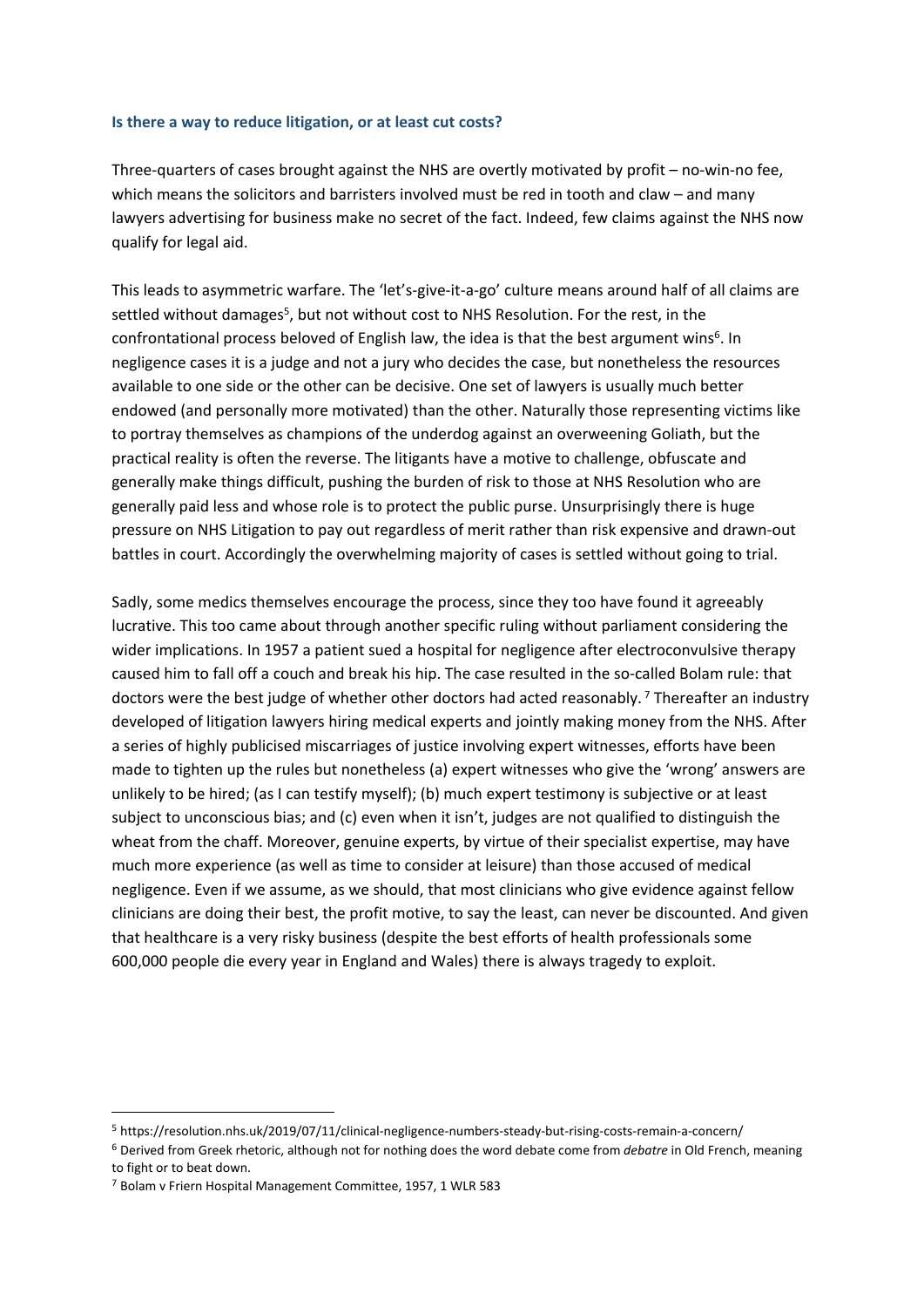In response to this obvious problem, parliament has sought to curb the worst excesses<sup>8</sup>, but without success.

This is not merely a clash of social purpose and the profit motive. It is a clash of moralities: the needs of a lawyer's client against the needs of others treated by the NHS. After all, every penny paid to one person in damages deprives other people with equally deserving - or even greater clinical – requirements and financial needs.

There are no doubt ways in which the costs of the claims process could be curbed, perhaps in part by rebalancing the risk of litigation so unsuccessful claimants have to pay their costs just as NHS Resolution does; but such reforms are no more than tinkering with a system which, on balance, is intrinsically against the public interest.

This is an issue which has not made much impact on the national public agenda, but if it did it could play either way depending on the spin: harmed patients getting their just rewards, or parasitical lawyers preying on the NHS. On balance I suspect the latter is more likely.

It is time parliament took time to consider these competing moral pressures in the round: the duty to compensate victims of medical error and the victim to share equitably all the resources available to safeguard the nation's health.

<sup>8</sup> The NHS Redress Act, 2006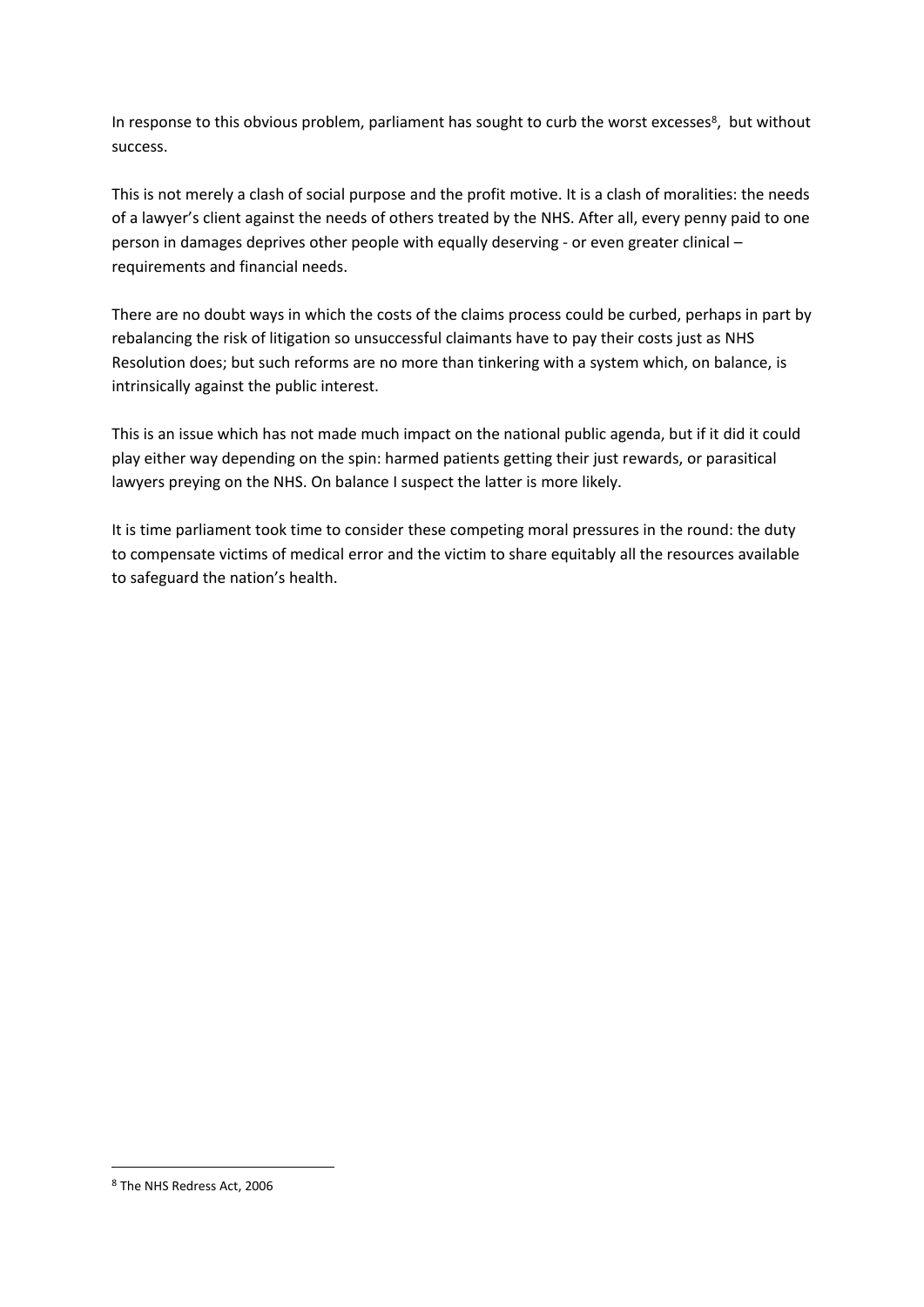### **What is the evidence that litigation improves (or harms) safety in the NHS?**

Some hold it to be self-evident that legal jeopardy causes people to make fewer mistakes. It a beguiling idea, one that has guided humanity through almost every culture and every period in history.

But it is substantially wrong.

The grim reality is that the evidence for the effectiveness of punitive sanctions is poor *even for premeditated criminal offences*. 9

The evidence is even stronger against punishing mistakes. Generally carrot is better than stick<sup>10</sup>. This is not to say that punishment doesn't work. We can learn from pain and shame, and neuroscientists have located parts of the brain that help to explain how<sup>11</sup>. Touch a hot stove, and you try not to do so again. But deterrence works well only under limited conditions.

A simple thought experiment might help. Imagine a behaviour that would likely cause your death. Surely you would be discouraged. Some argue this is why ballistic nuclear weapons have prevented wars between the superpowers: if you drop the bomb so will I. But what if the sanctions are not so swift, so decisive or so inevitable? This turns out to be quite different – and this is why, despite an effective risk of capital punishment, almost 7 million Britons smoke and 28% of adults are clinically obese. Humans are really not that responsive to penalties far removed from the moment.

So now imagine you are in a busy hospital dealing with dozens of sick patients, administering to some, trying to diagnose what is wrong with others, and calling for batteries of tests to check on your intuitions. Do you even, for a second, when examining a patient, consider NHS Resolution? As you take a pulse or insert a canula does a financial threat to the hospital trust feature in your calculations? <sup>12</sup>

<sup>&</sup>lt;sup>9</sup> I am happy to provide the Committee with evidence for this statement, including meta-analyses and randomised trials; but coming as it does from someone who spent more than two decades trying to lock people up, along with countless years on government crime-fighting agencies and police review bodies, and who set up a crime science department at UCL to improve the scientific rigour of evidence about the effectiveness of crime prevention, you may safely assume my perspective is not entirely liberal biased. A simple illustration is that there is no consistent correlation between penal tariffs and crime – other than that high crime tends to invoke a more punitive response as crime rates peak. Thus most Americans believe that *prison works* and accordingly have the world's highest rate of imprisonment (of 724 per 100,000 population), whereas crime rates in punishment-averse Nordic countries like Sweden (with 73 per 100,000 population) follow almost precisely the same trends – but with lower recidivism rates.

<sup>10</sup> For a large-scale review of laboratory experiments on leaning from error, see 'Learning from Errors,' Metcalf, *Annual Review of Psychology*, 68, 2017 Metcalfe, pp 465-489.

<sup>11</sup> eg 'Punishing an Error Improves Learning: The Influence of Punishment Magnitude on Error-Related Neural Activity and Subsequent Learning', Hester et al, *Journal of Neuroscience*, 17 November 2010, 30 (46) 15600-15607; DOI: https://doi.org/10.1523/JNEUROSCI.2565-10.2010.

<sup>&</sup>lt;sup>12</sup> Committee members may be familiar with the case of Jack Adcock, a 6-year-old boy who died as a result of misdiagnosis by a hospital registrar, Hadiza Bawa-Garba. She was convicted of gross negligence manslaughter for making a mistake while trying to help Jack. Only because of an outcry was she restored to the medical register.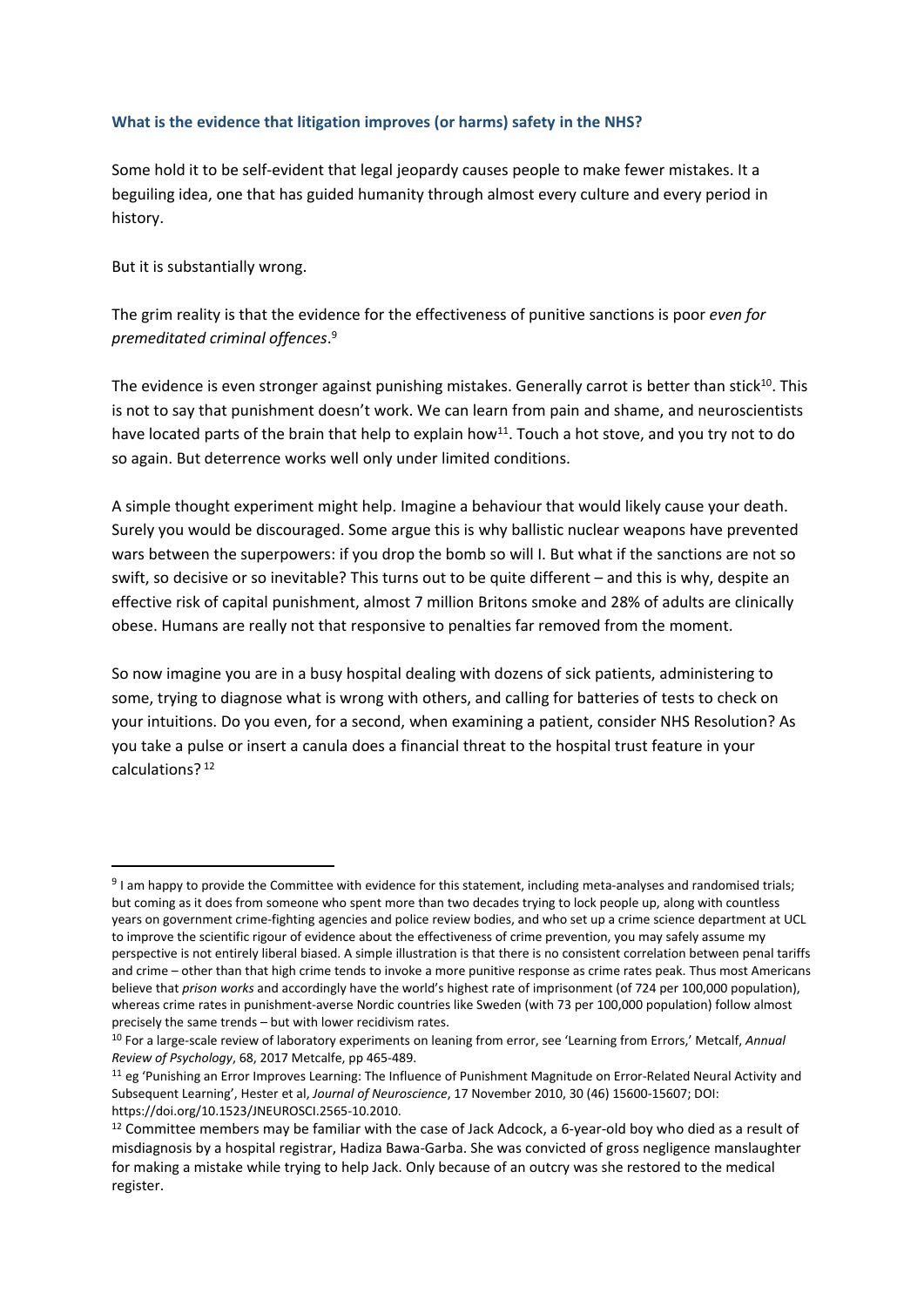The idea that a potential claim for negligence will make doctors or nurses behave better is not just unevidenced; it is also insulting to the thousands of clinicians who work in the NHS with the specific intention of helping not harming. Indeed, if they do cause serious harm, through misdiagnosis or other medical error, the emotional consequences are often severe – with or without any formal external intervention.<sup>13</sup> Many published studies document extreme and troubling emotional harm to doctors.<sup>14</sup>

Perhaps the real-world acid test of whether litigation improves safety is whether the need for such litigation has diminished over time. If negligence litigation worked (for safety, that is, not for lawyers and claimants) there would be less and less need for it.

On the contrary, the very *raison d'etre* of this Committee's call for evidence is the long-term rise in claims<sup>15</sup>. The idea that the law on negligence drives up clinical safety is self-evidently self-defeating.

In fact it may make matters worse.

It has long been known that the biggest enemy of medical safety is cover-up. Back in the mid-2000s Jane Moore, the director of healthcare quality at the Department of Health lamented that, 'We still blame individuals rather than look at what the causes of patient safety incidents are. This means people still find it difficult to report.<sup>16</sup>' And the problem is bad enough without external threats. Clinicians themselves are far too ready to resort to negativity. A randomised analysis of NHS GPs in 2017 revealed 'a health care culture that leads to blame and retribution, rather than to identifying areas for learning and improvement'.<sup>17</sup>

These lessons should not need much rehearsal here, especially after the series of inquiries into scandals including the Francis Inquiry into Mid Staffordshire NHS Foundation Trust. The clearest lesson from these reviews was spelled out in the title of the report signed off six years ago by the Chair of this Committee when he was SoS: '*Learning not blaming*' 18 . In response to so much

dismaying evidence of cover-ups, the NHS was to invert the blame and litigation cultures and to

<sup>13</sup> **'**Medical error: the second victim,' Wu, Albert, *BMJ*, 2000, 320:726–27

<sup>14</sup> eg **'**Guilty, afraid, and alone—struggling with medical error,' Delbanco Tom and Bell Sigall, *New England Journal of Medicine*, 2007, 357:1682–83; 'Psychological impact and recovery after involvement in a patient safety incident: a repeated measures analysis,' Gerven, Eva, https://bmjopen.bmj.com/content/6/8/e011403 <sup>15</sup> NHS Resolution reported 12,629 clinical negligence claims in 2020/21, compared to 11,678 in 2019/20, continuing a long-term trend.

<sup>&</sup>lt;sup>16</sup> 'Blame culture is still a problem in tackling patient safety,' Hitchen, Lisa, *BMJ*, 2007 Dec 8; 335(7631): 1172. doi: 10.1136/bmj.39415.492164.DB

<sup>17</sup> 'Nature of Blame in Patient Safety Incident Reports: Mixed Methods Analysis of a National Database,' Cooper, Jennifer et al, Annals of Family Medicine, 2017 Sep; 15(5): 455–461. doi: 10.1370/afm.2123

<sup>&</sup>lt;sup>18</sup> 'Learning not blaming: The government response to the Freedom to Speak Up consultation, the Public Administration Select Committee report 'Investigating Clinical Incidents in the NHS', and the Morecambe Bay Investigation,' CM 9113, 2015.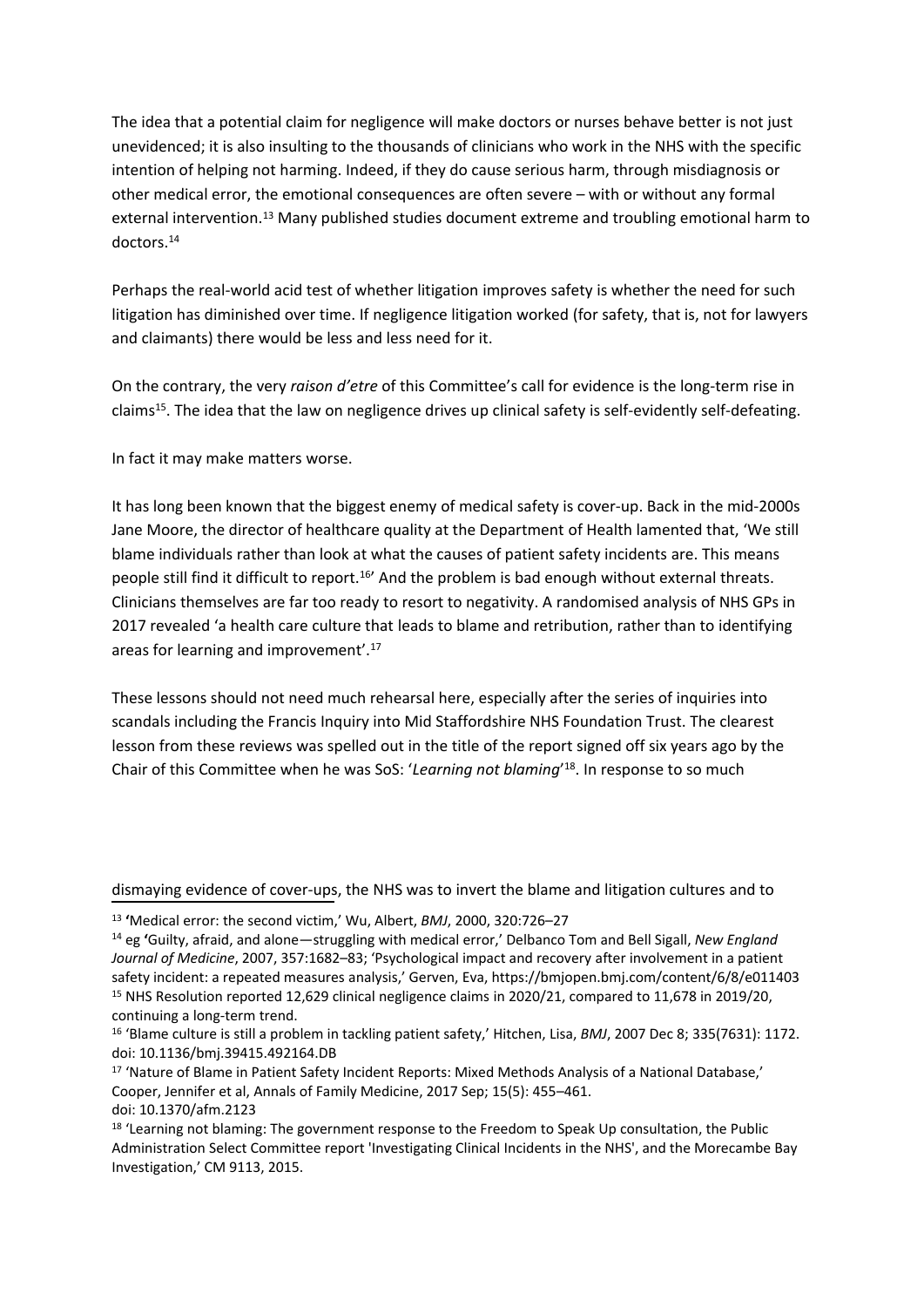replace them 'from top to bottom' by a culture of learning from errors. The key drivers were to be campaigns for openness and honesty, a duty of candour towards patients, a commitment to listening to patients as well as families and staff, an obligation to finding and facing the truth, and an encouragement to whistleblow through a network of 'freedom to speak up' guardians.

But there is a long way to go. A consistent message from a recent survey of clinicians was that 'fear is too prevalent across NHS staff, particularly in relation to involvement in patient safety incidents.'<sup>19</sup>

Perhaps the most compelling authority on this is Prof Sir Ian Kennedy, the UCL lawyer who chaired the Bristol Royal Infirmary inquiry, and whose views in general I commend to the Committee. He has championed radical reform throughout his career but made his approach to medical safety most unambiguously clear by quoting Henry VI in his 1980 Reith Lecture: 'First… let's kill all the lawyers.' He has pointed out repeatedly that true patient safety requires dispassionate 'analysis of what went wrong… conducted without the threat of blame and consequent tendency to cover up.'

But he also concedes that, 'As a lawyer myself I have seen from the inside the stranglehold that lawyers exert over a system.' 20

My own view, and I suspect Prof Kennedy would agree, is that it is not just financial self-interest that makes so many lawyers cling to the adversarial approach (although it is naturally a factor). Indeed such cynicism is unfair to many in the legal profession who care as strongly as you or I do for the safety of NHS patients. Instead the more powerful motive is even harder to contest: it is a matter of faith. To become a lawyer is to be inducted into a priesthood, one steeped in precedent, tradition, and where the ability of cut-and-thrust of argument to winkle out the facts is itself essentially unchallenged - just as their assertion that litigation is the best way to improve safety is essentially unevidenced.

<sup>&</sup>lt;sup>19</sup> The NHS Patient Safety Strategy: Safer culture, safer systems, safer patients, July 2019 (https://www.england.nhs.uk/wp-

content/uploads/2020/08/190708\_Patient\_Safety\_Strategy\_for\_website\_v4.pdf)

<sup>20</sup> Ian Kennedy, 'Clinical negligence reform is an ethical and financial necessity,' *Prospect*, 9 August 2021. https://www.prospectmagazine.co.uk/politics/clinical-negligence-reform-is-an-ethical-and-financial-necessitylaw-hospitals-medicine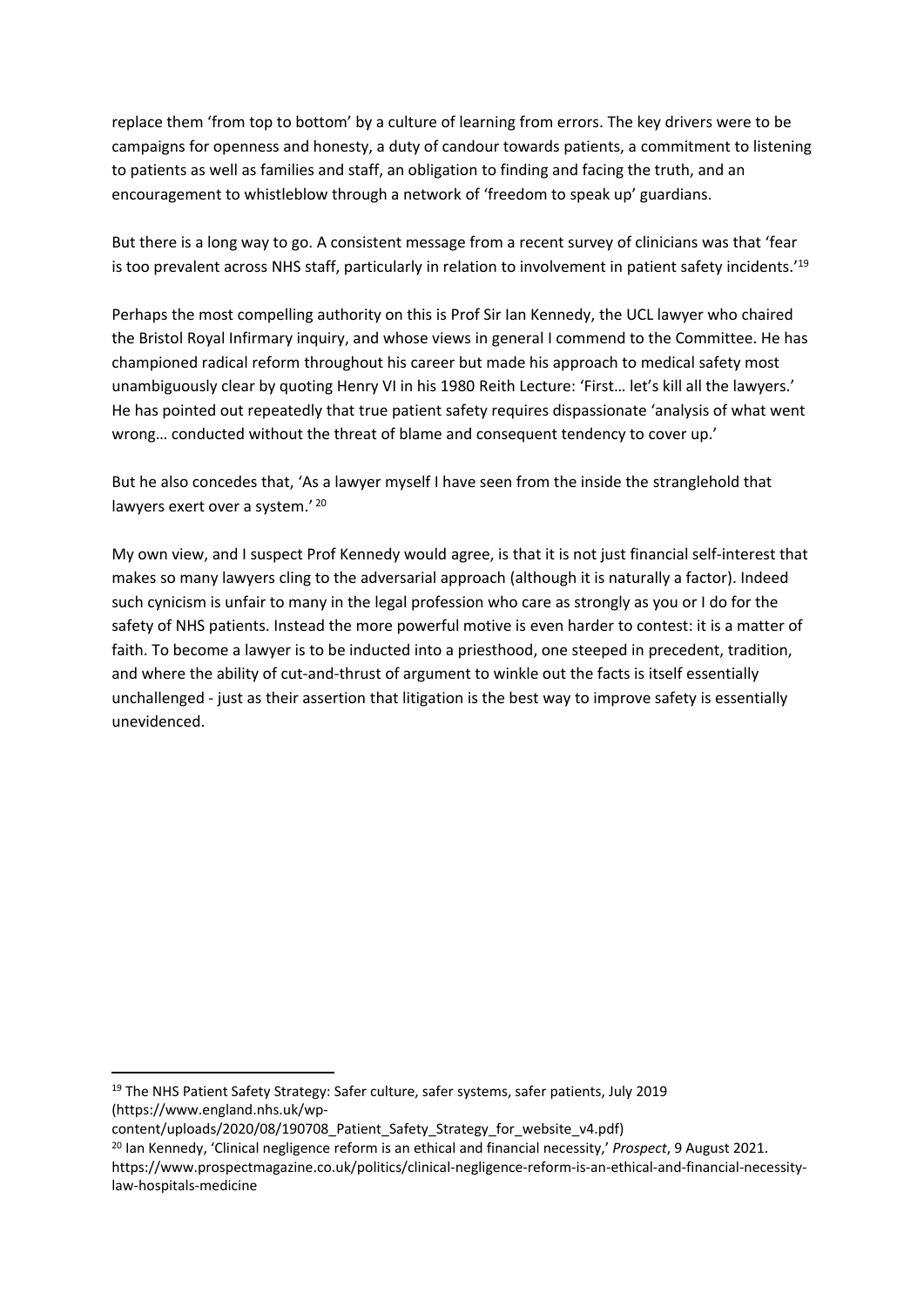## **If managers and clinicians are not in jeopardy from litigation, what alternatives are there to improving patient safety?**

Without any compelling evidence that litigation drives up standards in the NHS, the negligence industry should be considered a distraction so far as patient safety is concerned, and it is reasonable to suppose that the adversarial model must inevitably promote defensiveness and so do more harm than good.

### But if law suits aren't the answer, what is?

The first answer is that there is already an independent quality assurance framework in the GMC and NMC. The General Medical Council licences doctors and the Nursing and Midwifery Council (itself overseen by the Professional Standards Authority) does the same for nursing and midwifery professionals. These are far from soft touches. The GMC's sole purpose is to protect the public, and doctors have to be revalidated yearly. As standards rise the number of doctors struck off each year has trebled in the past two decades, many for lying during an investigation. Thousands more were sanctioned. However, the GMC suffers from some of the same adversarial burdens as litigation, and most doctors regard the Council as hostile rather than an ally. Until it is reformed (which will take primary legislation) it cannot be expected to do more to improve patient safety.

On the other hand the NHS has already adopted the lessons from effective safety programmes elsewhere, and not least from the remarkable record in civil aviation<sup>21</sup> where lawyers are effectively excluded from the investigatory phase. The search for responsibility is aimed solely at preventing a repetition of the accident. The concept of culpability has no moral connotations, as in 'metal fatigue was to blame', and organisations like the AAIB in the UK have no interest in assigning legal liability.<sup>22</sup> Only once safety has been prioritised do lawyers bicker about who can be sued for what.

The airline analogy of civil aviation is far from perfect. For one thing the sheer scale of the safety challenge is much greater. Each day some 800,000 patients see their GP, 66,000 seek emergency care in hospital, 10,000 are admitted, 35,000 are treated as day cases and about 2m diagnostic tests are performed.<sup>23</sup> Each episode is freighted with opportunities for something to go wrong. And unlike civil aviation, where if a risk is identified flights can be cancelled, the NHS can't stop work.

Nonetheless the comparison is instructive, and strikingly similar approaches have been adopted to the extent that the model of the Air Accident Investigation Branch has been borrowed for the NHS and, Keith Conradi, a former head of the AAIB has been recruited to take charge.

I will return to Mr Conradi later, since the Committee may feel he and his colleagues should have a larger role to play than he does at present.

Given the extent to which risk is intrinsic to the NHS it is important that the public should be aware of just how much is already done to make things safer. At national level there is an ever-growing

<sup>&</sup>lt;sup>21</sup> Fatal accidents per million flights fell from 12 in the 1960s to virtually nil by 2015.

 $22$  The only exceptions are where criminality is involved, such as forged aircraft components or sabotage.

<sup>&</sup>lt;sup>23</sup> NHS Key Statistics: England, October 2021, Carl Baker, House of Commons Library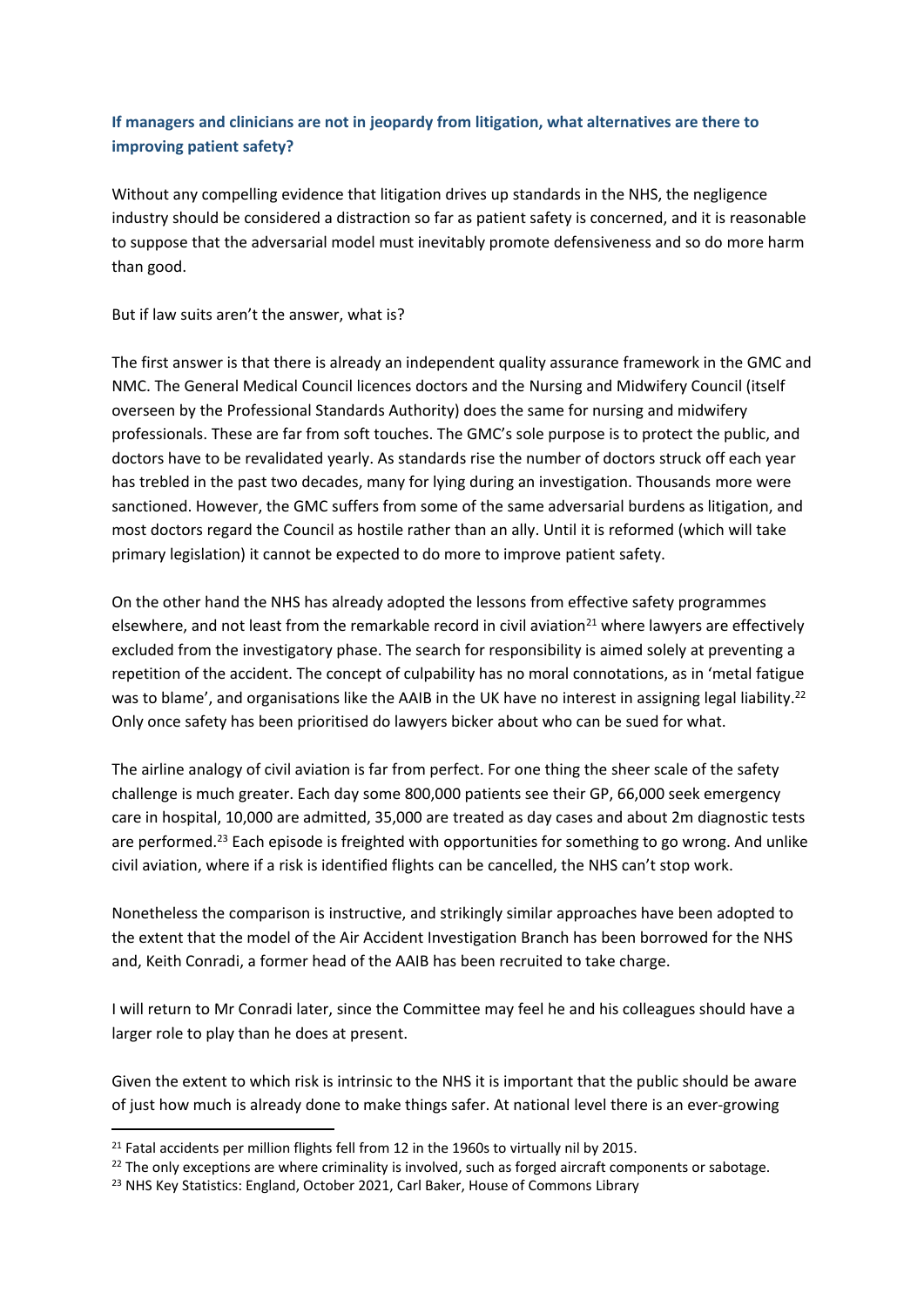emphasis on metrics and on safety learning, a Patient Safety Incident Response Framework has been introduced to help raise improve investigations, and there is a new National Patient Safety Strategy to coordinate initiatives<sup>24</sup>. At local level even errors which cause no harm are logged and investigated (so-called 'never events' are given high priority simply because they should never have happened), recommendations are better disseminated than in the past, training has been improved and, where possible, changes are made to procedures or equipment to make a recurrence impossible (for example, redesigning fittings on epidural lines so they can't be confused with intravenous ones).

Nonetheless, there is much more that can be done.

It starts at the top. The big pressures on NHS managers (and therefore on clinicians) are more about cutting costs and waiting times than about improving outcomes. Ministers, NHSE/I and the CQC need to be more aligned about risk and the importance, at least as much as financial targets, of measurably improving outcomes. Where cost and quality is incompatible – and let's face it, any public health provider has limited resources and almost unlimited demand – it is unethical and undemocratic to disguise or obfuscate what is to be rationed and what its effects will be on patient safety and general outcomes. The DH needs to walk the talk: quality is as important as quantity, and should be conspicuously so in priorities for providers.

The Patient Safety Incident Response Framework must ensure that lessons learned are lessons shared. Even relatively trivial failures at local level need to be logged and date shared centrally so that dots can be joined. The Healthcare Safety Investigation Branch should have oversight.

Equally, the royal colleges and others with leadership roles among doctors and nurses (and to a much lesser extent allied health professionals) need to act on what they say. If learning, not culpability, is the surest path to safety then they must dismantle the old-fashioned hierarchies which intimidate juniors and make the professions much more collegiate; and academic deans must develop ways to improve the behaviour of consultants, some of whom make little effort to train their juniors and some of whom are frankly unsupportive. Doctors in training provide the backbone of the NHS and training and quality control is every consultant's responsibility.

Clinicians who claim to endorse the learning-not-blame approach to safety should be less eager to earn money from the blame game, acting as expert witnesses where error, as opposed to malfeasance, is on trial. If there is too much blame then physician, heal thyself. Conversely, all clinicians must be transparently candid outside court where errors have taken place. The only proper culpability for medical error is where it has been wilfully concealed (see next section).

<sup>&</sup>lt;sup>24</sup> The NHS Patient Safety Strategy: Safer culture, safer systems, safer patients, July 2019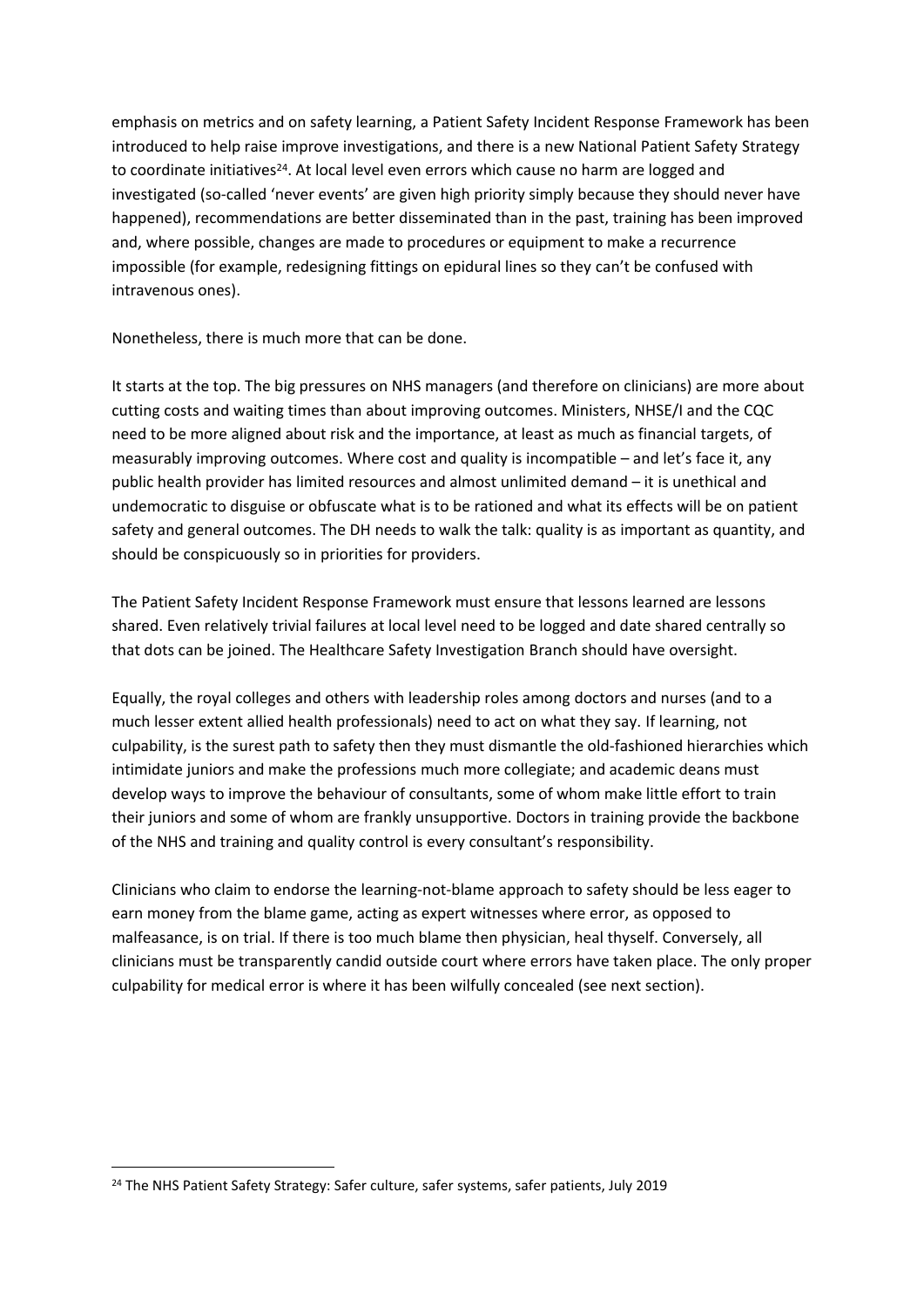Lawyers maintain that nonetheless they must also have a role in patient safety. I disagree. Even inquisitorial inquiries by lawyers tend to be long-winded and phenomenally expensive.<sup>25</sup> Nor is there much to support the claim that the adversarial system is reliable at finding facts. I have already cited the example of the Air Accident Investigations Branch; in fact *no* other important areas of factfinding – safety, science, engineering, audit, or indeed medical research itself - relies on adversarial combat.

As with air safety, where the experts are aviators and avionic or aeronautical engineers, so the best investigators of clinical mishaps will be clinicians. On the other hand, the NHS cannot be held to investigate its failings on its own. If the public is to have confidence, there must be independent scrutiny. Some lawyers might share in this role, bringing their literally forensic intelligence to bear in a team made up largely of clinical experts. However, they should be independent not biased. Objectivity is important even where it is thought appropriate for a patient to be represented in an investigation (and where serious harm has been caused there is a powerful case for patient representation). But evidence should be tested dispassionately; cognitive bias is something to be guarded against, not encouraged.

Once again there is a case for the Healthcare Safety Investigation Branch should have oversight. No doubt Keith Conradi will have his own views for the Committee.

<sup>&</sup>lt;sup>25</sup> Sir Martin Moore Bick's Grenfell inquiry has cost £117m so far, the Bloody Sunday Inquiry cost £210m, the Chilcot Inquiry £13 million and the Leveson Inquiry was a bargain at £5m.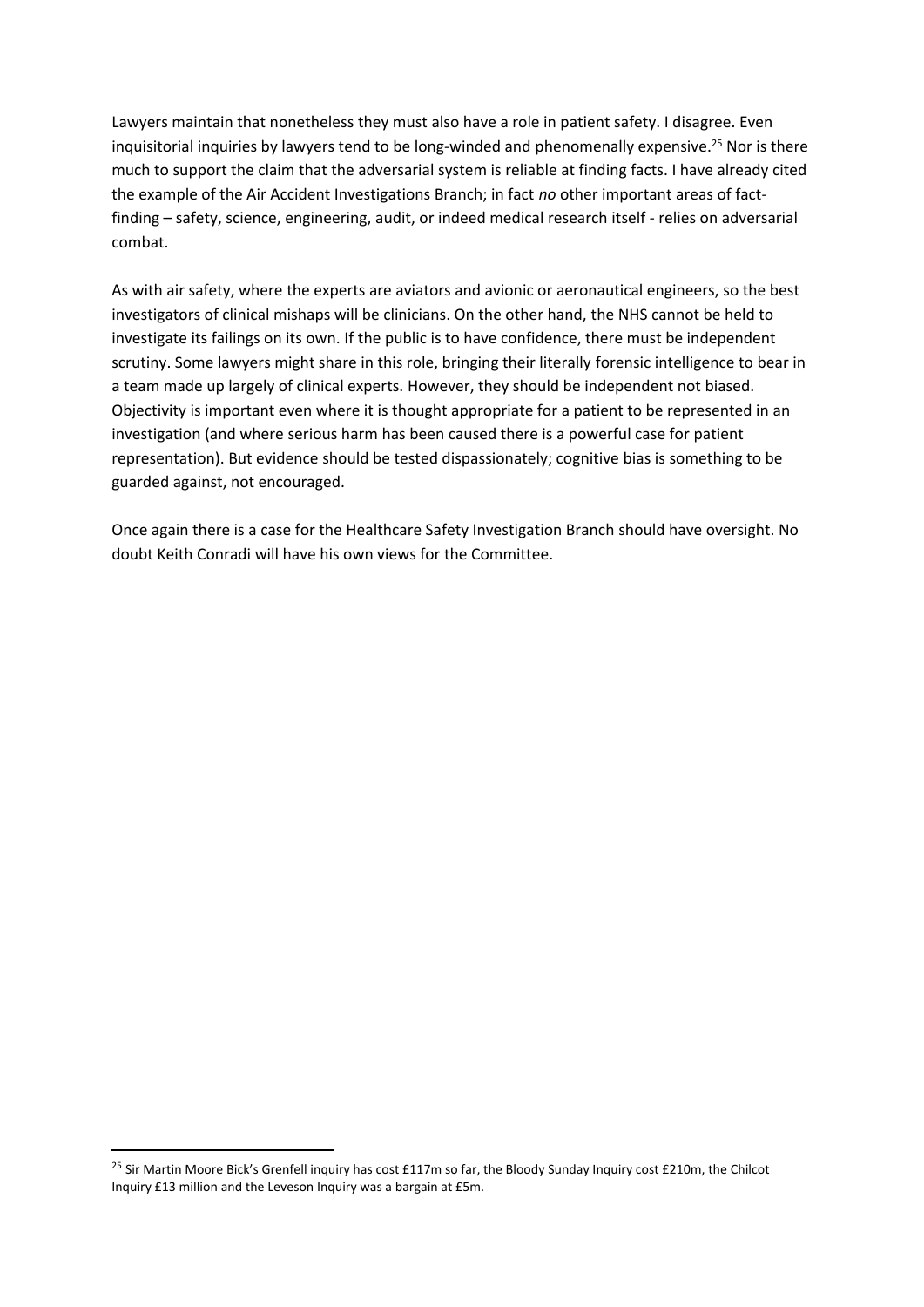### **If patients damaged by NHS mistakes can't go to court, how can they be compensated fairly?**

It is a long-established principle that anyone injured through negligence should be entitled to redress. But like many long-established principles, it needs to be challenged. Does redress mean justice, and does justice entail financial compensation or retribution, or both? Does it mean the satisfaction that lessons have been learned so that the same mistakes are much less likely to recur?

The answer is that different people want different things. The assumption behind negligence litigation is that the main things is compensation; indeed, in cases where harm results in serious disability and long-term needs this is clearly an important factor.

Nonetheless, the overriding need appears to be for candour. As a US research programme discovered, 'Patients wanted disclosure of all harmful errors and sought information about what happened, why the error happened, how the error's consequences will be mitigated, and how recurrences will be prevented.'<sup>26</sup> Another team interviewed patients who had each experienced serious harm (but had no live malpractice claims) and found that patient satisfaction was 'highest after disclosure and reconciliation efforts made by hospitals,' and when communications were not adversarial. While reparation played an important part in many of these cases, here again disclosure and reconciliation played a pivotal role. While a majority felt satisfied with their compensation, 'Those who found it to be inadequate also described dissatisfaction with the overall communication process.' <sup>27</sup>

In short, patients understand things can go wrong. But, when they do, they and their families want to be treated as part of the team – which of course they are. Importantly, many patients also want to know about mistakes even if no harm results.<sup>28</sup>

So, the first priority is candour.

That still leaves the thorny problem of compensation.

There is a powerful argument that, within the NHS, provision is accorded solely on the basis of need. Just as you should not be able to elbow your way to the front because you are rich, so you should not be able to do so because you caught your infection or suffered your accident inside the NHS rather than outside. In my view this so-called 'no fault' approach has more merit than any other, and I urge the Commission to recommend that as part of the bargain for being treated in the NHS citizens should forgo the right to sue for negligence. We have already rehearsed the evidence that litigation does not improve safety, and we have acknowledged that in an inevitably rationed system a privilege for one patient is act the expense of another.

<sup>26</sup> 'Patients' and Physicians' Attitudes Regarding the Disclosure of Medical Errors, Gallagher, Thomas et al, *JAMA*, 2003, 289(8):1001-1007. doi:10.1001/jama.289.8.1001.

<sup>27</sup> Patients' Experiences with Communication-and-Resolution programs after medical injury, Moore, Jennifer et al, *JAMA Intern Med*, 2017, 177(11):1595-1603. doi:10.1001/jamainternmed.2017.4002.

<sup>28</sup> 'Disclosure of "Nonharmful" medical errors and other events duty to disclose,' Chamberlain, Catherine et al, *Archives of Surgery*, 2012, 147(3):282-286. doi:10.1001/archsurg.2011.1005.